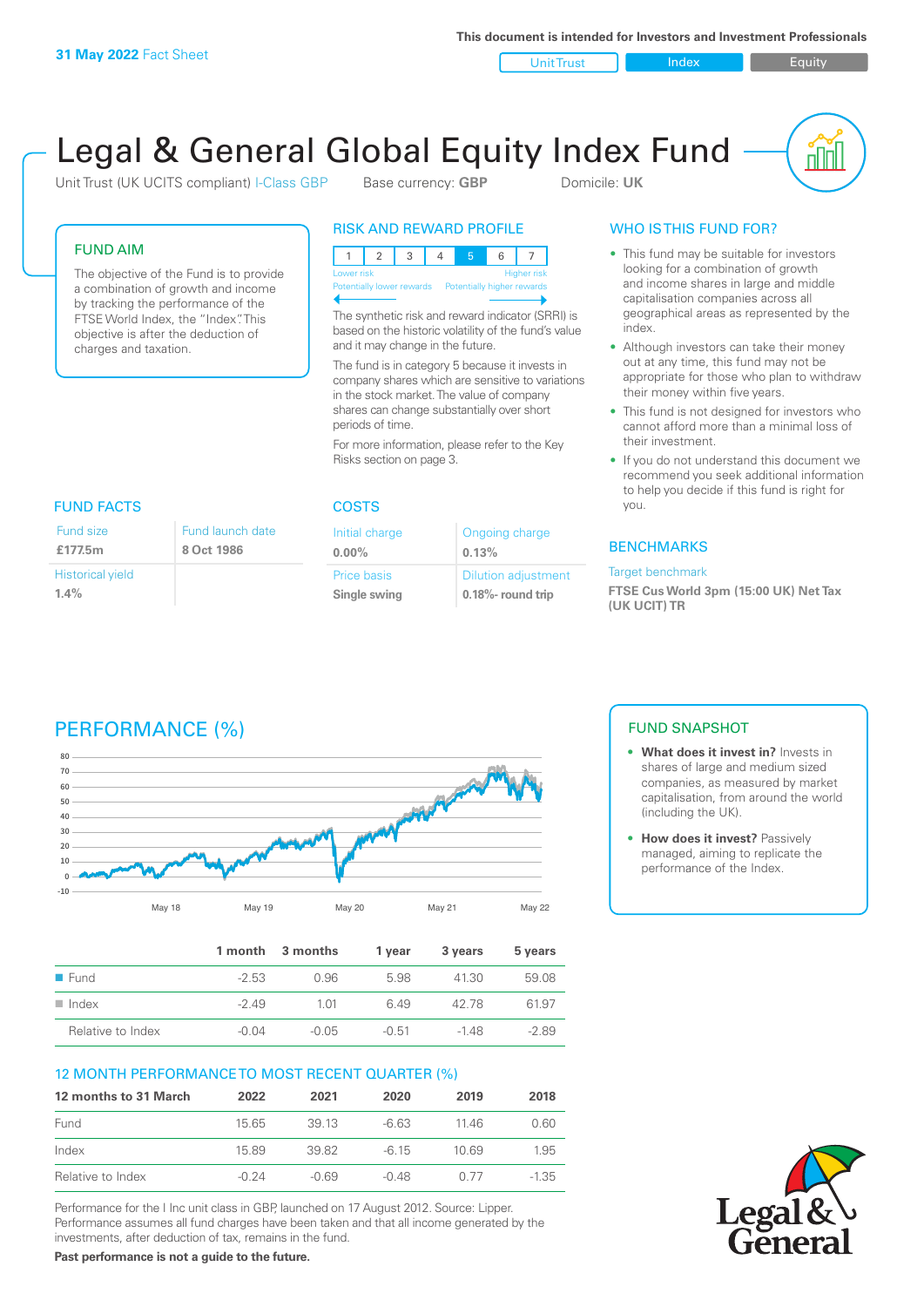# Legal & General Global Equity Index Fund

Unit Trust (UK UCITS compliant) I-Class GBP

## PORTFOLIO BREAKDOWN

All data sources are a combination of LGIM and the Fund Accountant unless otherwise stated. Totals may not sum to due to rounding. In order to minimise transaction costs, the Fund will not always own all the assets that constitute the index and on occasion it will own assets that are not in the index. The number of fund holdings can also differ from the index due to corporate events and proxy holdings.



#### SECTOR (%)

| ■ Technology               | 21.9 |
|----------------------------|------|
| $\blacksquare$ Financials  | 14.0 |
| ■ Consumer Discretionary   | 13.1 |
| $\blacksquare$ Industrials | 12.9 |
| $\blacksquare$ Health Care | 12.4 |
| ■ Consumer Staples         | 6.6  |
| <b>Energy</b>              | 5.4  |
| ■ Basic Materials          | 4.2  |
| $\blacksquare$ Utilities   | 3.3  |
| ■ Telecommunications       | 3.2  |
| ■ Real Estate              | 29   |
|                            |      |

#### COUNTRY (%)

|               | <b>United States</b> | 63.1 |  |
|---------------|----------------------|------|--|
|               | Japan                | 6.7  |  |
| $\frac{4}{3}$ | United Kingdom       | 4.5  |  |
|               | Canada               | 3.1  |  |
|               | France               | 2.9  |  |
| U             | Switzerland          | 2.7  |  |
|               | Australia            | 2.4  |  |
|               | Germany              | 2.2  |  |
|               | Taiwan               | 2.0  |  |
|               | Other                | 10.6 |  |
|               |                      |      |  |



#### MARKET CAPITALISATION (%) TOP 10 HOLDINGS (%)

| ■ Large            | 81.1 |
|--------------------|------|
| $\blacksquare$ Mid | 18.9 |
| ■ Small            | 0.0  |

■ Top 10 holdings 15.9% Rest of portfolio 84.1% No. of holdings in fund 2,491 No. of holdings in index 2,674

| Apple                                 | 4 N |
|---------------------------------------|-----|
| Microsoft                             | 3.6 |
| Amazon Com                            | 18  |
| Alphabet A                            | 12  |
| Alphabet C                            | 12  |
| Tesla                                 | 11  |
| Unitedhealth Group                    | 08  |
| Johnson & Johnson                     | 0 S |
| Berkshire Hathaway                    | 0 S |
| Taiwan Semiconductor Manufacturing Co | 0.8 |
|                                       |     |



The Index Fund Management team comprises 25 fund managers, supported by two analysts. Management oversight is provided by the Global Head of Index Funds. The team has average industry experience of 15 years, of which seven years has been at LGIM, and is focused on achieving the equally important objectives of close tracking and maximising returns.